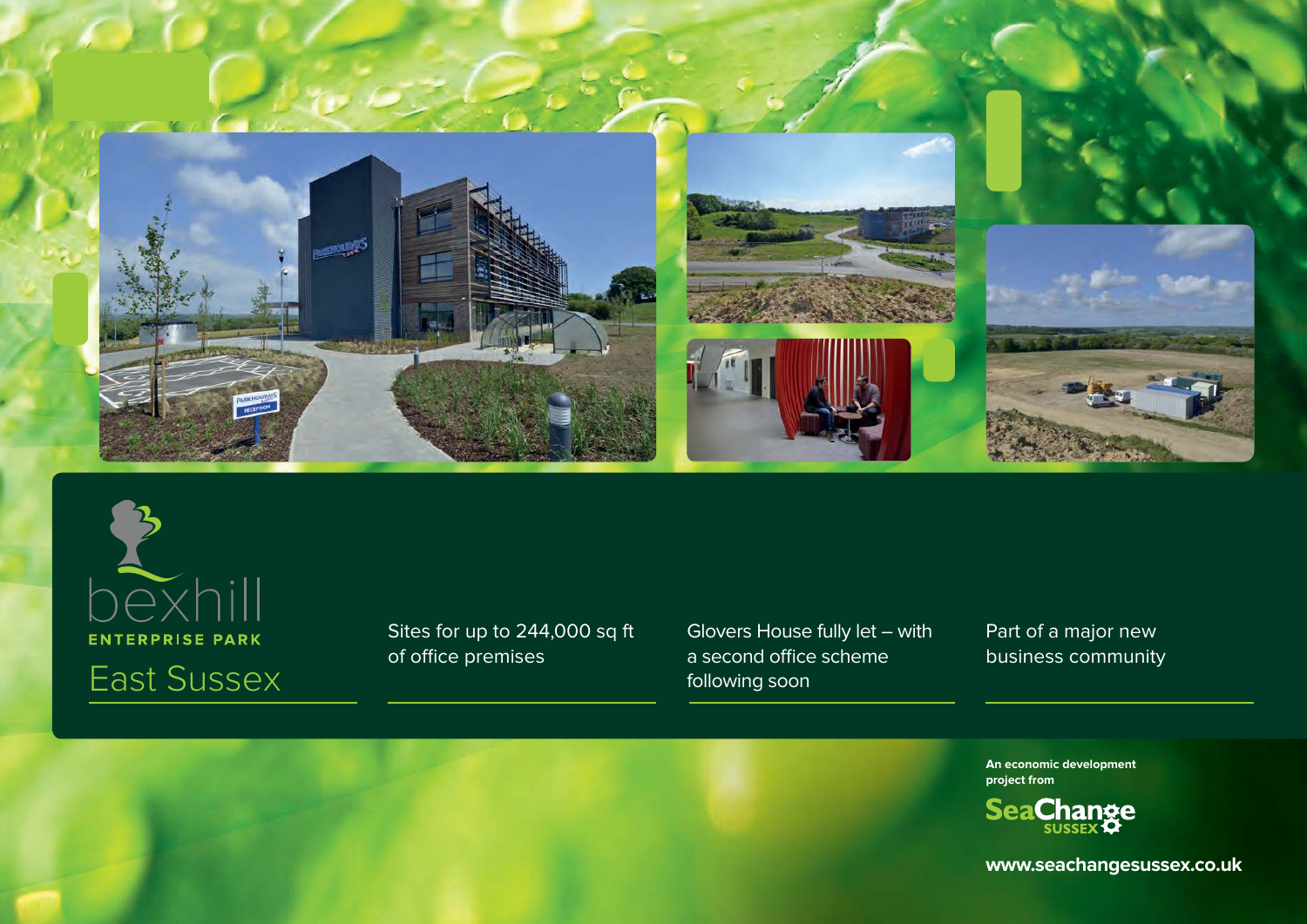### **Development sites – available now**

Scope for 2,000 - 244,000 sq ft of office premises

#### Freehold or leasehold design & build opportunities Serviced sites for sale

Two miles from Bexhill town centre & seafront

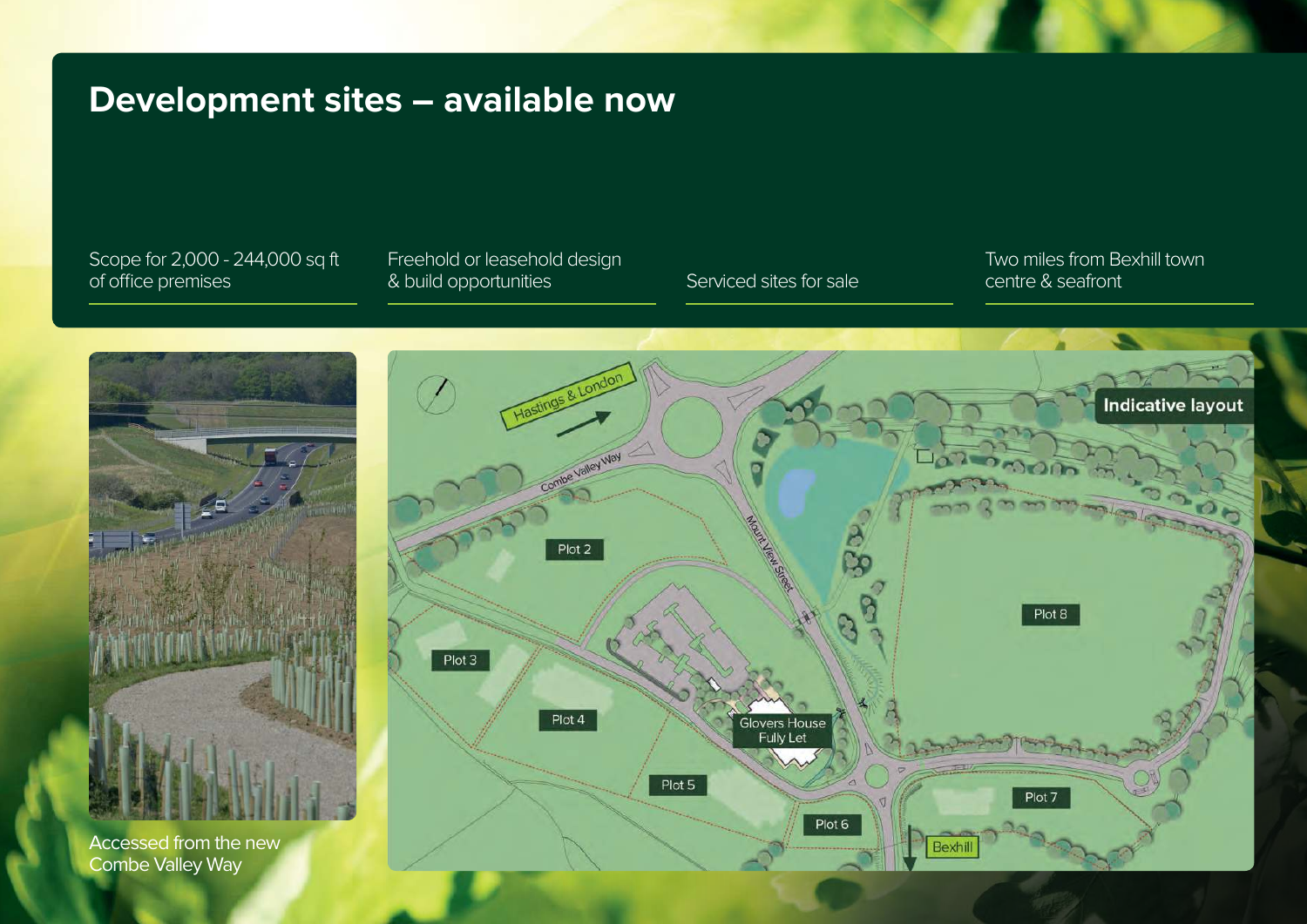### **Attractive, accessible countryside setting**

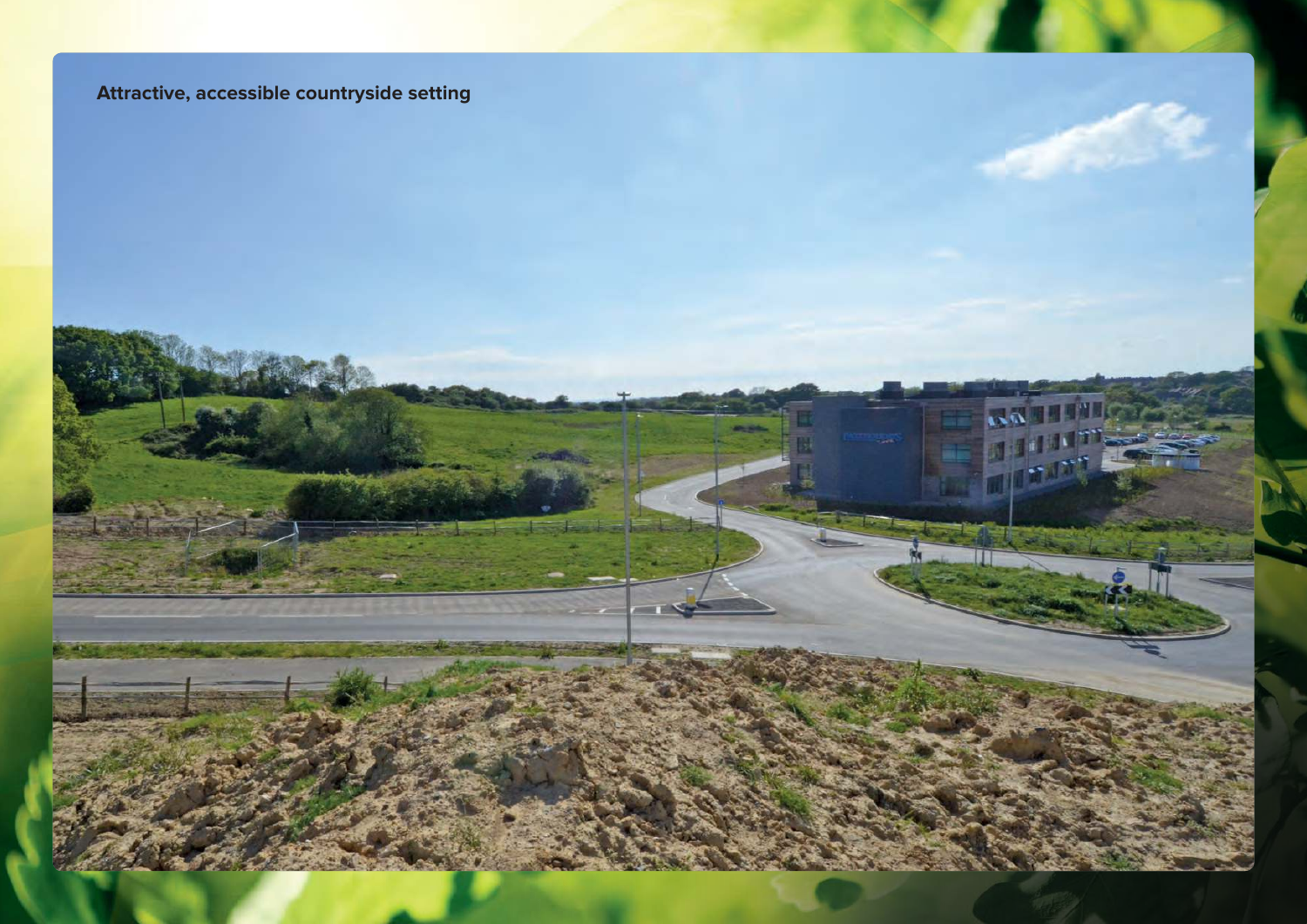



**& Plot 3**









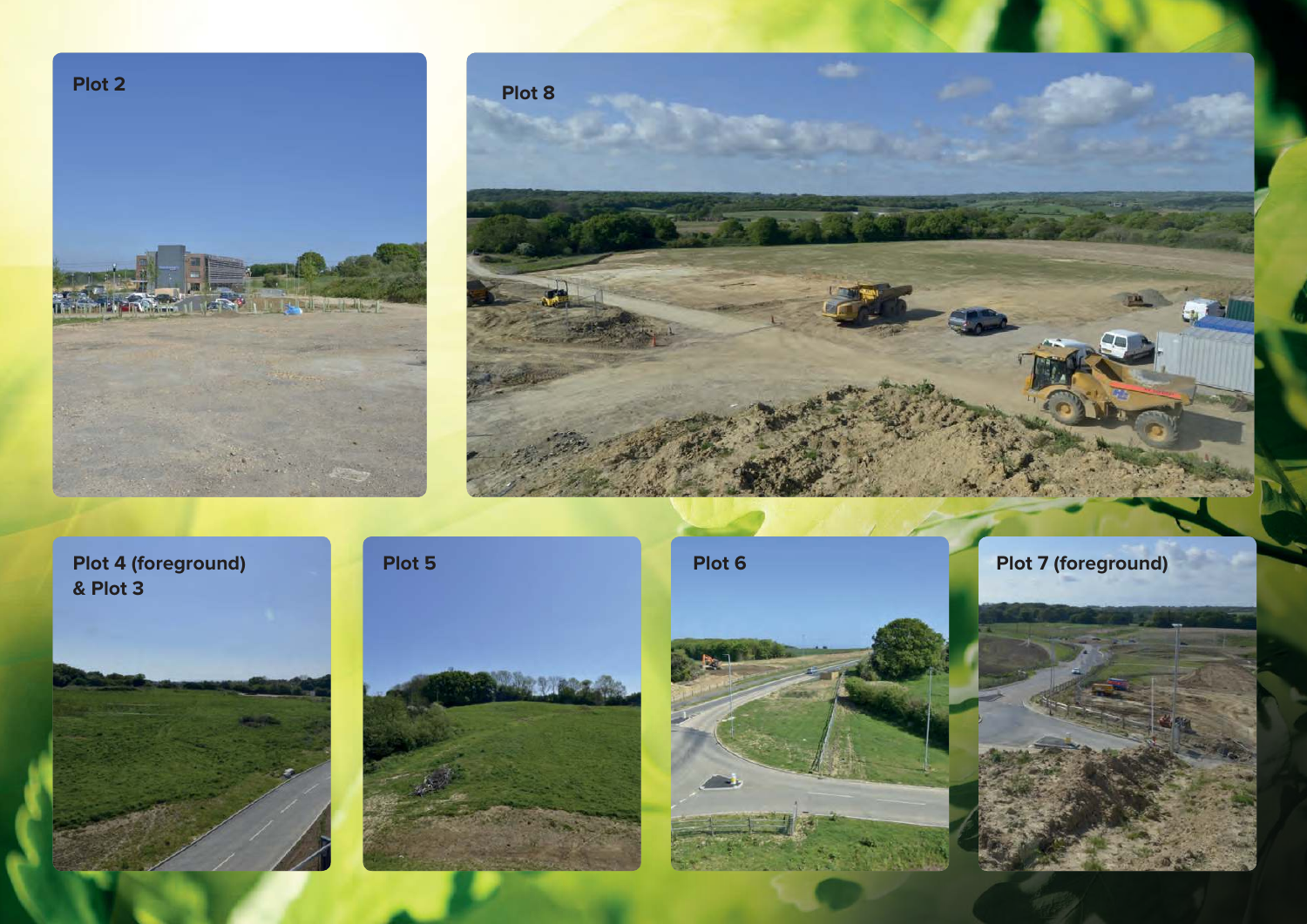

## **Offices**

Glovers House completed in autumn 2015

Fully let to expanding company Park Holidays UK

Second business centre to follow shortly

Providing offices for small, medium & large firms

Ultra-flexible leases on small & medium offices: serve 3 months' notice anytime